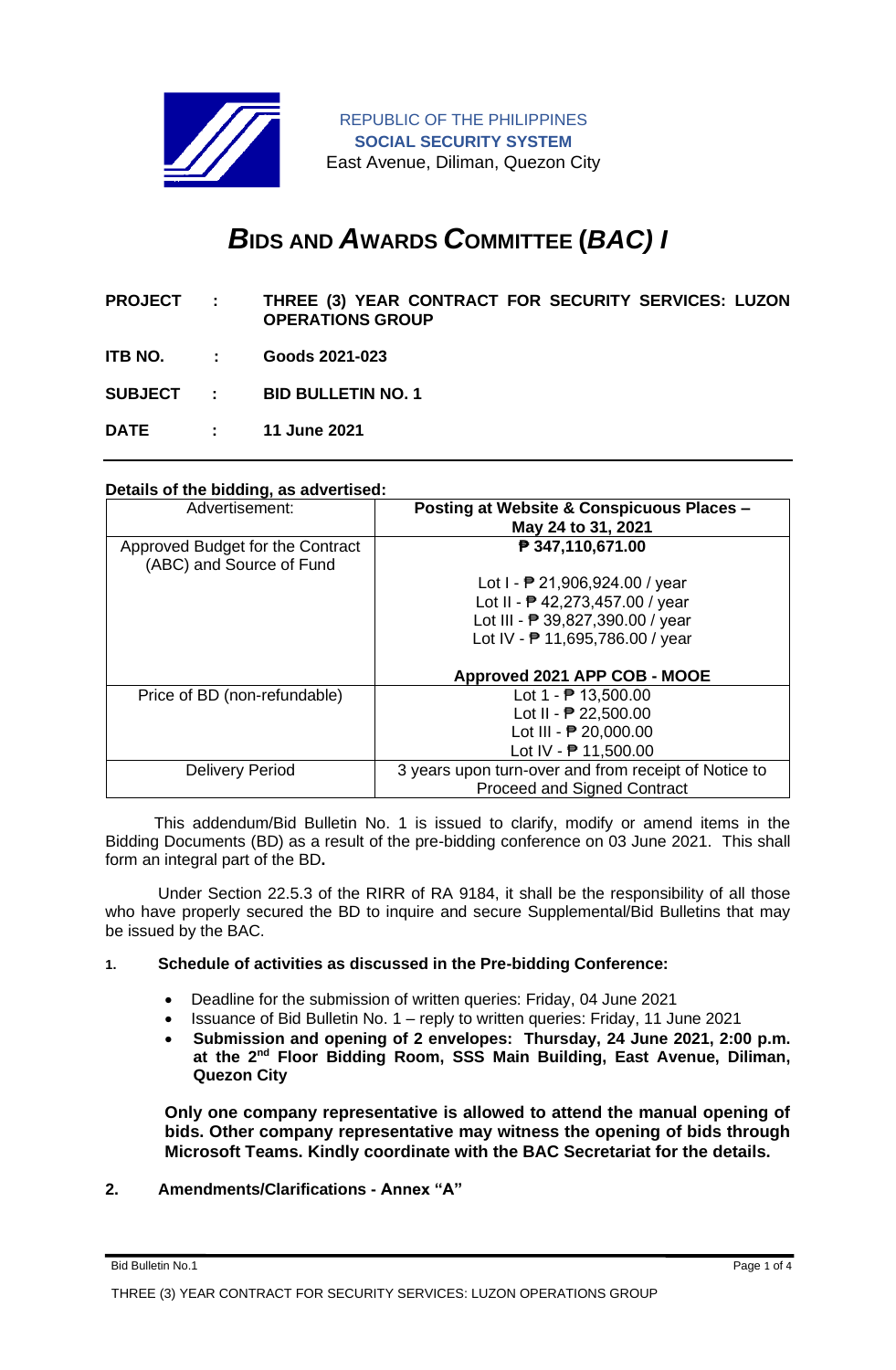## **3. Documentary Requirements**

#### **a. 1 st Envelope**

- a.1 The following Eligibility requirements shall be applicable to any or all lots the bidder intend to participate:
	- a.1.1 PhilGEPS Certificate of Registration and membership. In case of uploaded document/s, which validity period had already expired, submit the updated document/s.
	- a.1.2 Statement of all its Ongoing Government and Private Contracts, including contracts awarded but not yet started, if any, whether similar or not similar in nature and complexity to the contract to be bid;
	- a.1.3 JVA, in case of Joint Venture Class "B" Documents (Each partner of the joint venture shall submit the legal eligibility documents.

The submission of technical and financial eligibility documents by any of the joint venture partners constitutes compliance.

### a.1.4 Omnibus Sworn Statement (form supplied) **and a copy of the Authority to Notarized from the Notary Public**

- a.2 The following Technical and Financial documents shall be submitted on a per lot basis. Please indicate on the document the corresponding lot number the bidder intends to participate:
	- a.2.1 Statement of Single Largest Completed Contract (SLCC) similar to the project to be bid, **with supporting documents**, equivalent to at least **50% of the ABC**, completed **within five (5) years** prior to the submission and opening of bids;
	- a.2.2 NFCC Computation or committed Line of Credit (form supplied)
	- a.2.3 Bid Security (2% of the ABC for Cash or Manager's/Cashier's Check payable to SSS or Bank Draft of the ABC, 5% of the ABC for Surety Bond **or** Bid Securing Declaration – form supplied **and copy of Authority to Notarize from the Notary Public**).
	- a.2.4 Technical Documents project requirements
		- Section VI Schedule of Requirements
		- Section VII Statement of Compliance with the Technical **Specifications**

## **b. 2nd envelope:**

- b.1 Bid Form (form supplied) (Form No.1 1.3)
- b.2 Bid Breakdown (Form No. 2 2.3)
- b.3 Detailed Costing per Lot ( Form No. 3-3.3) soft copy of Bid Breakdown will be provided to the bidders.

### Bid Bulletin No.1 Page 2 of 4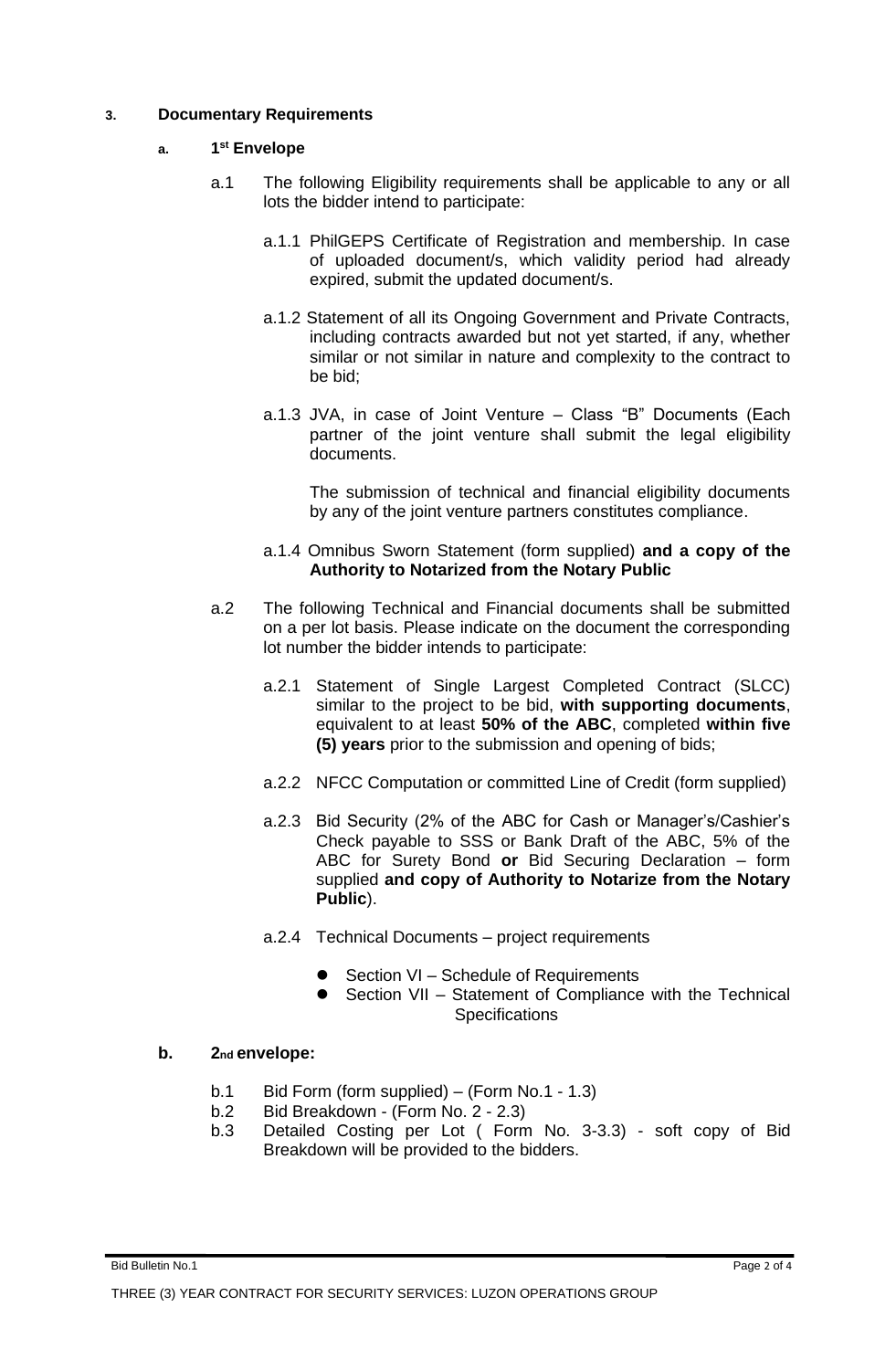### **c. Additional Requirements to be submitted by the bidder with the Lowest Calculated Bid**

- c.1 2019 Income Tax Return filed through Electronic Filing and Payment System (EFPS) corresponding to the submitted Audited Financial Statement;
- c.2 Quarterly VAT for the period October 2020 to March 2021;
- c.3 Documents listed in the Platinum Membership and updates, if any;
	- **SEC/DTI Registration**
	- 2021 Mayor's Permit
	- Valid Tax Clearance
	- ⚫ 2019 Audited Financial Statement filed through EFPS
- c.4 Other Requirements
	- a) License to Operate PNP -SOSIA
	- b) List of its existing licensed firearms, vehicle, communication and other support equipment w1ith complete documentation (see Annex "B" to "B." as reference). In case of unavailability/insufficiency of equipage, submit a sworn statement that it has the financial capacity to acquire the equipment and devices and undertakes to acquire the same upon receipt of the notice of award and shall have all the equipment and devices upon the first day of deployment. (No form supplied)
	- c) List of all trainings, seminars, proficiency tests or examinations conducted for its Security Guards for the last six (6) months prior to bidding.
	- d) Copy of Electronic Contribution Collection List (e-CCL) of at least 300 Security Guards and in case the supplier has more than 300 Security Guards, the actual number of Security Guards must have with paid SSS contributions within the last six (6) months prior to bidding duly received by the SSS.
	- e) Proposed Comprehensive Security Plan for the particular Lot/s per attached Form No. 10 to 10.3: Lot 1 - SSS Luzon North 1 and North 2 Divisions Lot 2 - SSS Luzon Central 1 and Central 2 Divisions Lot 3 – SSS Luzon South 1 and South 2 Divisions Lot 4 – Luzon Bicol Divisions
- 2. Awarding shall be made to the bidder with the Lowest Calculated and Responsive Bid (LCRB) per lot.
- 3. All documents that need notarization should be notarized by the Notary Public himself/herself who has the authority to do so for the current year. **A copy of the Authority to Notarize from the Notary Public must be submitted.**
- 4. Bidder must sign on each and every page of the Bid Proposal ( $1<sup>st</sup>$  and  $2<sup>nd</sup>$  envelope). Failure to do so shall be a ground for the rejection of the bid.

Bid Bulletin No.1 Page 3 of 4